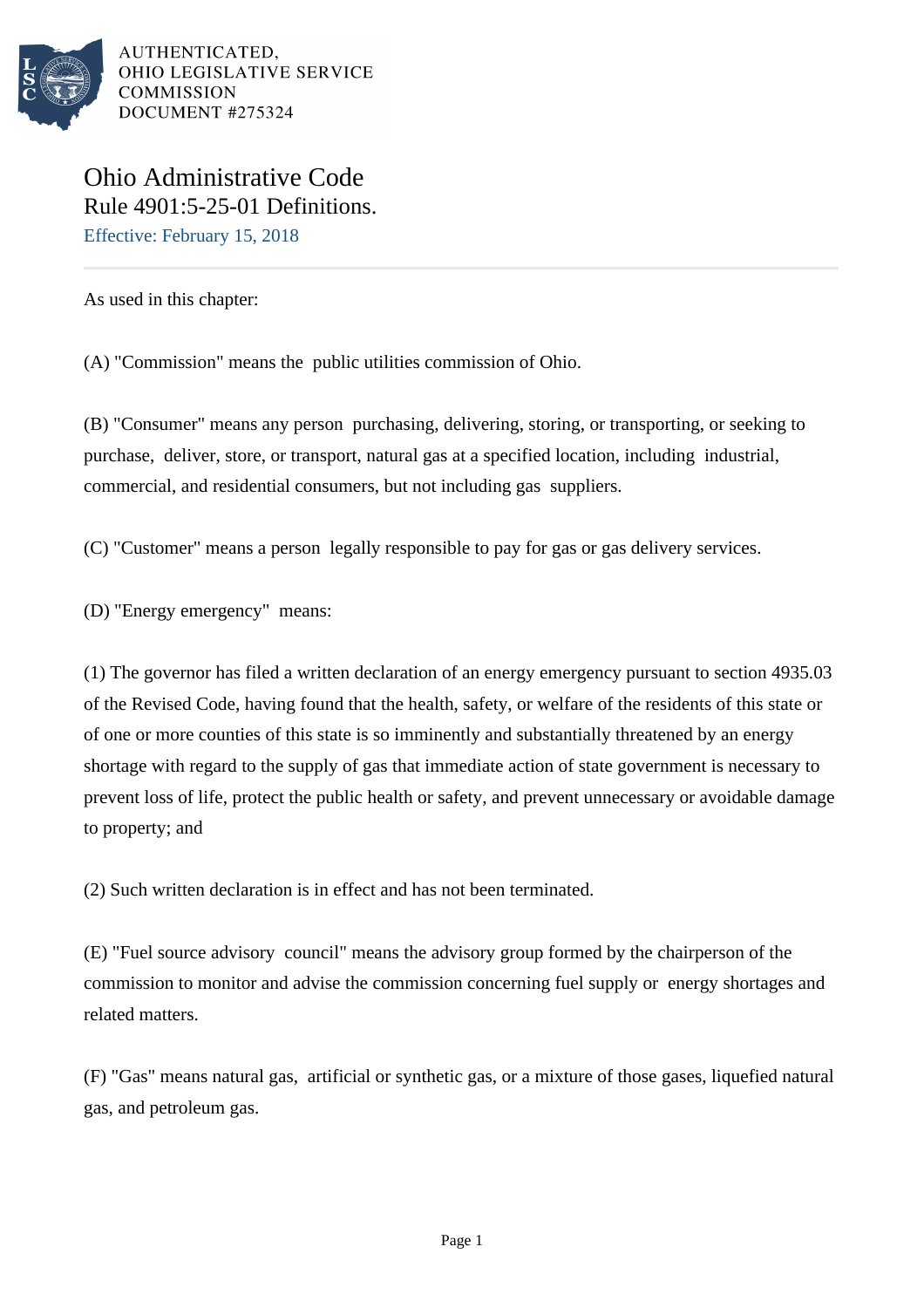

AUTHENTICATED. OHIO LEGISLATIVE SERVICE **COMMISSION** DOCUMENT #275324

(G) "Gas supplier" means:

(1) A retail natural gas supplier as defined in section 4929.01 of the Revised Code.

(2) A pipeline company, as defined in section 4905.03 of the Revised Code, when engaged in the business of transporting gas by pipeline.

(3) A governmental aggregator as defined in section 4929.01 of the Revised Code.

(4) A gas or natural gas company that is owned or operated by a municipal corporation.

 $(5)$  A cooperative gas or natural gas company, as described in division  $(A)$  of section 4905.02 of the Revised Code.

 $(6)$  A company in the business of delivering gas to end use consumers, including municipal gas companies and cooperative gas companies.

(H) "Nonpriority use" means all use of gas other than priority use.

(I) "Person" means an individual, corporation, business trust, estate, trust, partnership, state or federal agency, or association.

(J) "Priority use" means the minimum amount of gas necessary for protection of the public's health and safety, and for prevention of unnecessary or avoidable damage to:

(1) Residences (including, but not limited to, homes, apartments, nursing homes, institutions, and facilities for permanent residents or transients).

(2) Hospitals.

(3) Medical and human life-support systems and facilities.

(4) Electric power generating facilities and central heating plants serving the public.